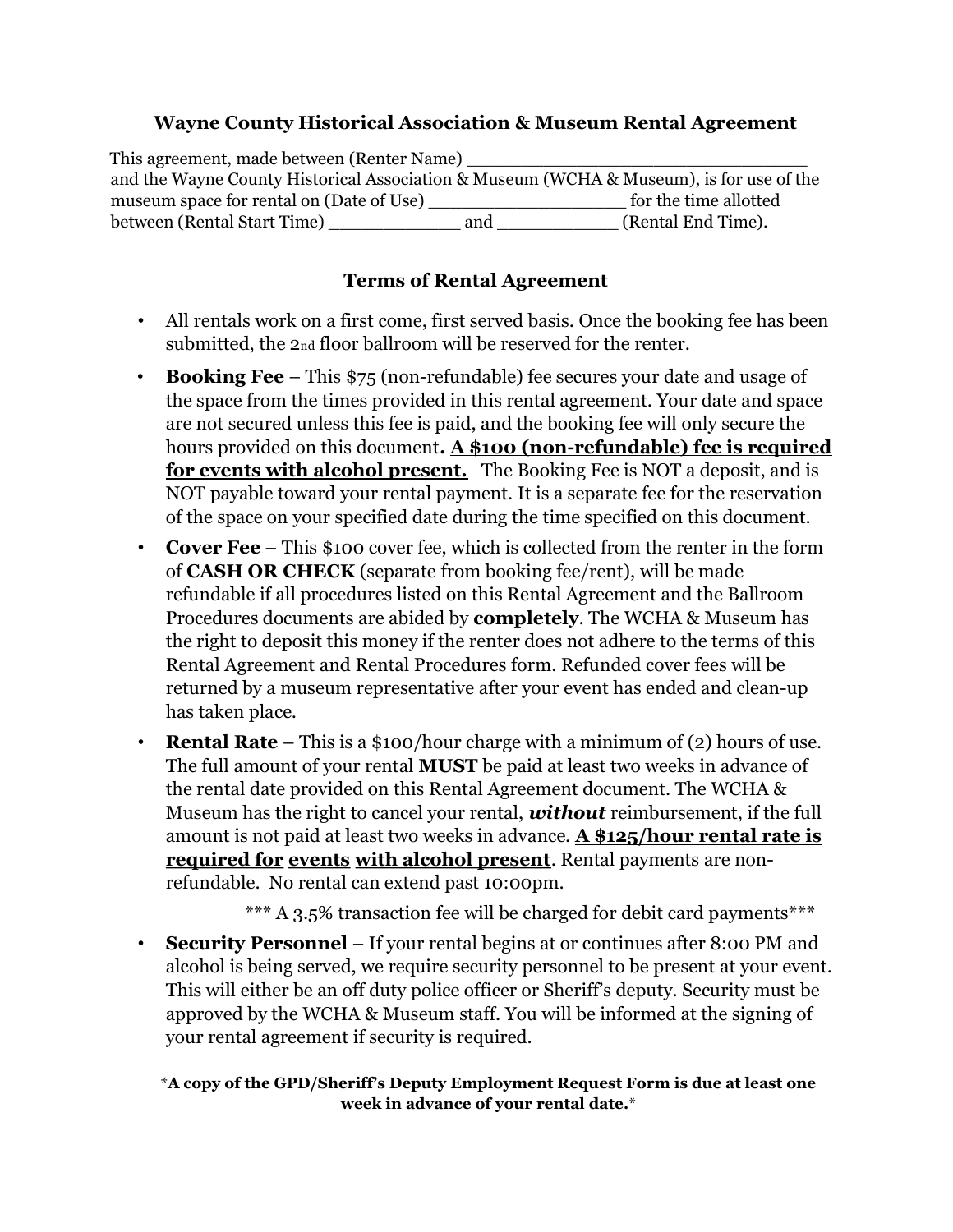#### Hours of Use:

The hours of use will be from  $(AM \text{ or } PM)$  to  $(AM \text{ or } AM)$ PM). It is the responsibility of the renter to complete set-up and clean-up within the hours specified on this document.

- The renter **must** remain on the premises during the entire event. If you cannot be here during your set up process, a representative, which will be present at time of set-up, must also understand and sign this Rental Agreement document, which states that this person is representing the actions of the renter, who is **solely** responsible for the space. It is the responsibility of the renter who signs this document to ensure that rental attendees are aware of the procedures specified in this contract.
- The storage of items for the renter will **not** be allowed prior to rental date/time. All decorations, appliances, storage containers, etc. will be allowed into the building at the times listed on the Rental Agreement document and will be completely removed at the end of the rental. Anything left on the premises and not claimed in (7) days from the day of the rental will become the property of the WCHA & Museum. Storage of items during your event will be exclusive to the ballroom only. Access to the Woman's Club room, stage, or side wings of stage is not allowed.
- The cost of damage repairs to the museum and/or its contents are the sole responsibility of the renter. When you are renting the  $2<sub>nd</sub>$  floor, you are **not** renting the museum.
- The WCHA & Museum will provide a heated/cooled space on the 2nd floor of the museum building. Bathrooms are located upstairs off the ballroom and downstairs to the rear of the building and will be clean and functional with paper towels, toilet paper, and soap. If possible, it is preferred that renters only use the upstairs bathroom for safety purposes.
- The museum will provide on-site staff during the hours of use. The WCHA & Museum staff member or volunteer reserve the right to remove any person(s) who do not follow the conduct on either the Rental Agreement or the Ballroom Procedures documents.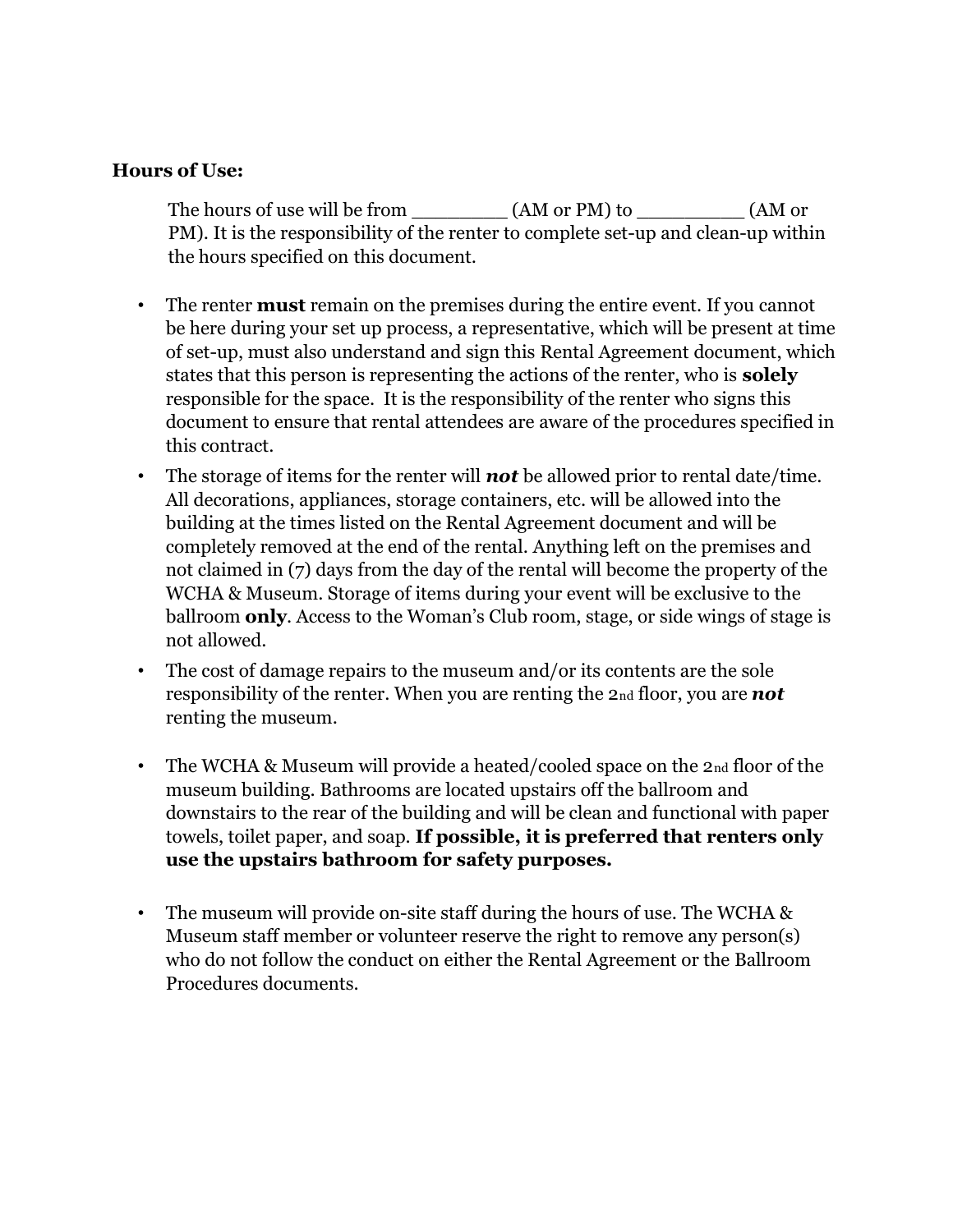#### Renter Expectations

- The renter must provide all table coverings, decorations, tableware, eating utensils, serving pieces etc.
	- $\Omega_{\text{O}}$  Under no circumstances should the renter use decorations which might damage museum property or alter museum displays. No decorations can be affixed to the walls, ceilings, window treatments, or exhibits. The WCHA & Museum requests that renters be mindful of decorations, and limit the use of confetti, glitter, streamers, stickers in order to reduce the risk of alteration or damage to museum property. Dividers, stanchions, and other furniture cannot be moved without the express consent of a WCHA & Museum staff member. Absolutely no candles or other open flames are allowed in the museum. All candles must be battery operated. It is the renter's responsibility to provide any decorators with this information.
- The renter must be responsible for the set-up and break-down of tables and chairs used during the rental.
	- $\alpha$  The WCHA & Museum provides tables and chairs for rental events. The renter is responsible for setting up the tables and chairs for the rental. The renter is also responsible for putting away the tables after use. **Tables** and chairs must be stored safely and correctly as instructed by WCHA & Museum staff. The incorrect storage of tables and chairs will result in the deposit of your cover fee.
- Music cannot be played until the museum officially closed to the public and should be kept at a reasonable volume. Vibrations negatively affect certain items within our archives.
	- $\circ$  Use of electronic equipment: Any equipment owned by the WCHA & Museum is NOT available to be used by the renter. DJs and others providing music or entertainment must provide their own equipment.
- Any food or beverages served are the sole responsibility of the renter.
	- $\circ$  In the event alcohol is served, no one under 21 years of age can consume alcohol on the premises. Rentals serving alcohol will be required to have security present at their event. Any renter or guest who is boisterous or destructive due to excessive alcohol consumption will result in the entire rental party being removed from the premises immediately. The WCHA & Museum reserves the right to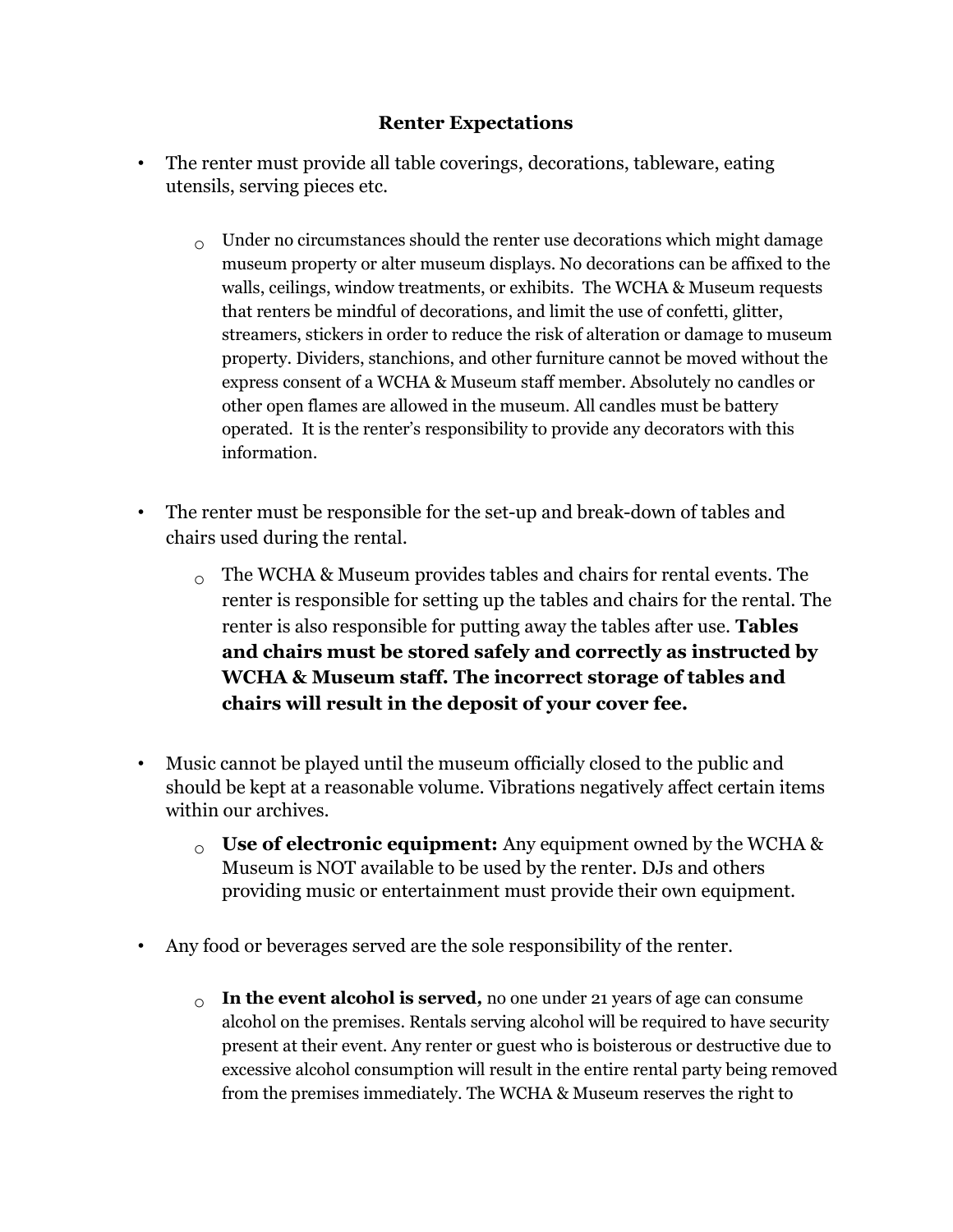notify the Goldsboro Police Department if the rental party will not leave peacefully or if said person attempts to drive a vehicle. The renter is liable for the consumption of alcohol by any member of the event. The acquisition of a liquor license is required if tickets have been sold for your event.

- For the safety of our renters as well as the safety of museum property, absolutely no entrance into staff only areas is permitted. If a WCHA & Museum staff member becomes aware that these areas have been accessed without express permission, a WCHA & Museum representative has the right to remove the rental from the facility.
- **Smoking:** This is a smoke free facility. Smoking is allowed **outside** the building in the designated smoking area. The renter is responsible for cleaning up any cigarette butts and all other trash left on the premises.
- **Trash & Recycling:** The WCHA & Museum will provide liners for all trash cans. Renters are expected to empty trash and replace liners at the end of each rental. A dumpster is located at the back of the building.

# Renter Conduct

For the duration of the entire event, the renter and guests must abide by the WCHA & Museum building use policies and comply with applicable regulations and laws. The renter is solely responsible for the actions of the guests and for **any** damages or losses incurred during the event. The WCHA & Museum has the right to deposit the Cover Fee if any of the terms of this Rental Agreement document or the Ballroom Procedures document are not followed. The WCHA & Museum staff reserve the right to refuse entry or remove anyone from the premises which he/she deems to be behaving in an inappropriate, abusive or destructive manner towards the property, the building, its contents, or the WCHA & Museum staff member or volunteer representative present.

Due to the Wayne County fire code, occupancy by more than 100 people is prohibited.

# Thank you for choosing the Wayne County Museum!

Your museum, where history lives.